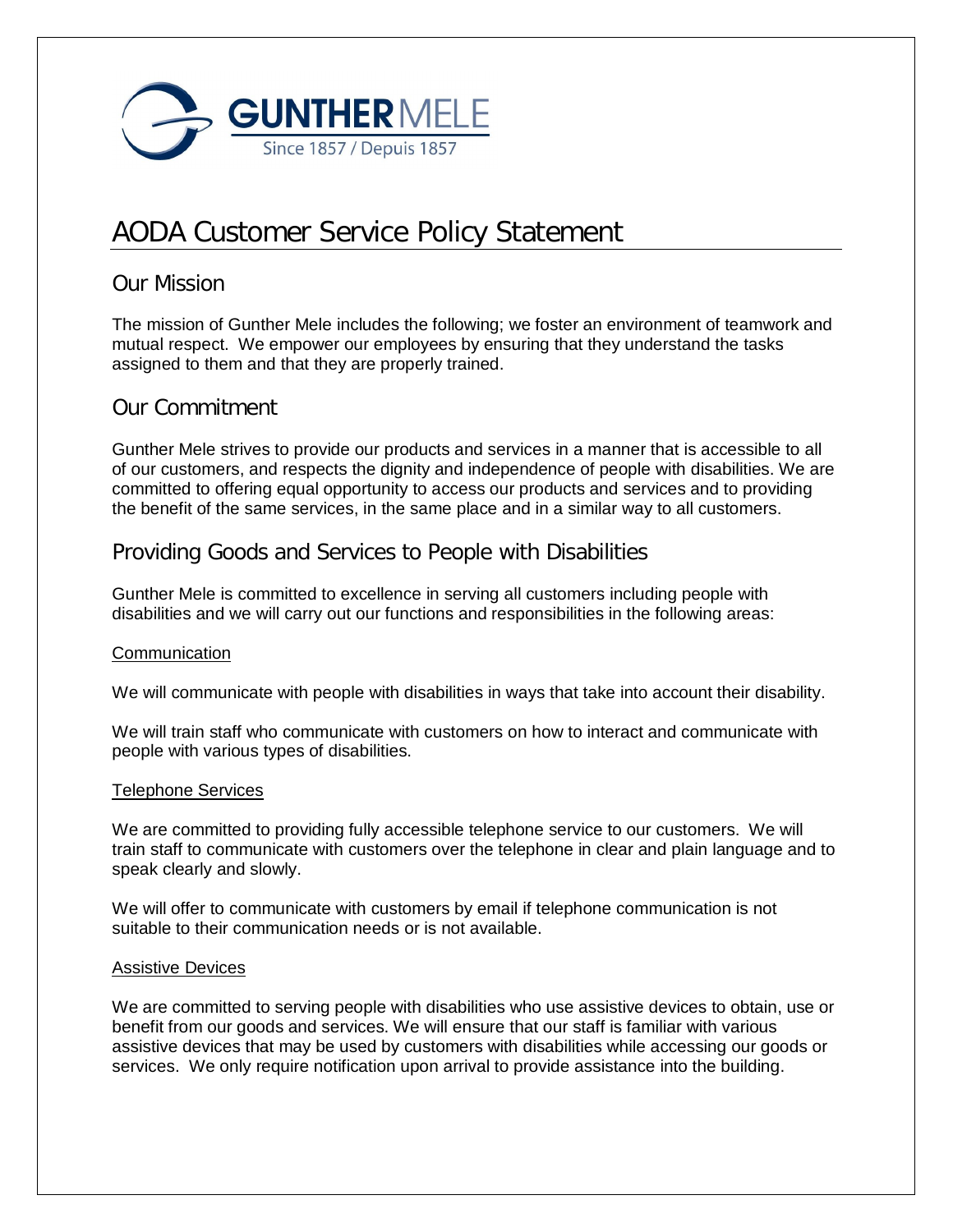

#### Billing

We are committed to providing accessible invoices to all of our customers. For this reason, invoices will be provided in the following formats upon request: hard copy, by fax or email.

We will answer any questions customers may have about the content of the invoice in person, by telephone or email.

#### Use of Service Animals and Support Persons

We are committed to welcoming people with disabilities who are accompanied by a service animal on the parts of our premises that are open to the public and other third parties. We will also ensure that all staff, volunteers and others dealing with the public are properly trained in how to interact with people with disabilities who are accompanied by a service animal.

We are committed to welcoming people with disabilities who are accompanied by a support person. Any person with a disability who is accompanied by a support person will be allowed to enter Gunther Mele's premises with his or her support person. At no time will a person with a disability who is accompanied by a support person be prevented from having access to his or her support person while on our premises.

#### Notice of Temporary Disruption

Gunther Mele will provide customers with notice in the event of a planned or unexpected disruption in the facilities or services usually used by people with disabilities. This notice will include information about the reason for the disruption, its anticipated duration, and a description of alternative facilities or services, if available.

The notice will be placed at all public entrances and service counters on our premises.

#### Training for Staff

Gunther Mele will provide training to all employees, volunteers and others who deal with the public or other third parties on their behalf, and all those who are involved in the development and approvals of customer service policies, practices and procedures. Individuals in the following positions will be trained: customer service representatives, sales associates/reps, accounting staff, purchasing staff and managers.

Training will include the following:

- The purposes of the Accessibility for Ontarians with Disabilities Act, 2005 and the requirements of the customer service standard
- How to interact and communicate with people with various types of disabilities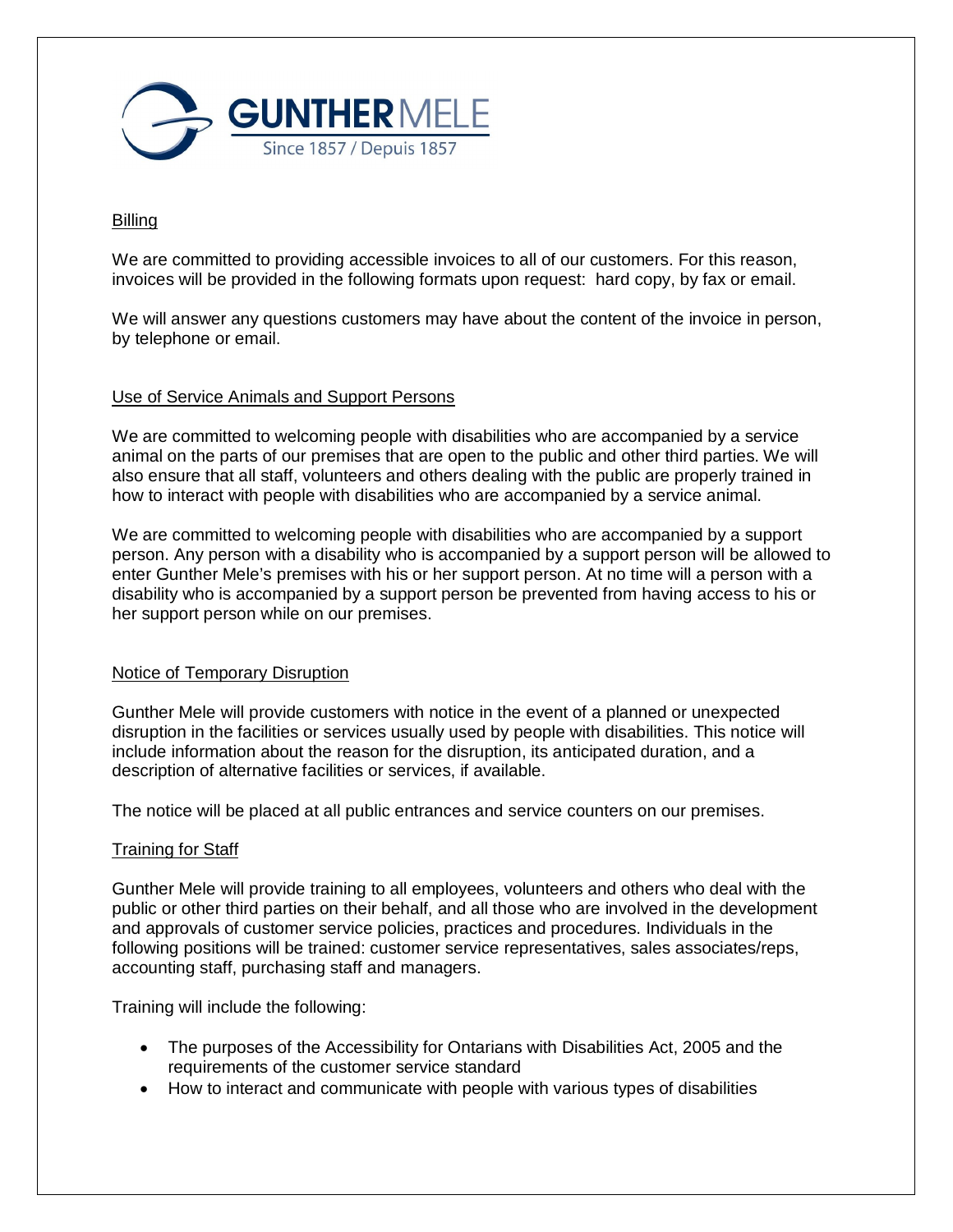

- How to interact with people with disabilities who use an assistive device or require the assistance of a service animal or a support person
- What to do if a person with a disability is having difficulty in accessing Gunther Mele's goods and services
- Gunther Mele's policies, practices and procedures relating to the customer service standard.

Applicable staff will be trained on policies, practices and procedures that affect the way goods and services are provided to people with disabilities. Staff will also be trained on an ongoing basis when changes are made to these policies, practices and procedures.

## Feedback Process

The ultimate goal of Gunther Mele is to meet and surpass customer expectations while serving customers with disabilities. Comments on our services regarding how well these expectations are being met are welcome and appreciated.

Feedback regarding the way Gunther Mele provides goods and services to people with disabilities can be made by email, verbally or written feedback card. All feedback will be directed to the HR Administrator. Customers can expect to hear back in 5-7 business days

## Modifications to This or Other Policies

We are committed to developing customer service policies that respect and promote the dignity and independence of people with disabilities. Therefore, no changes will be made to this policy before considering the impact on people with disabilities. Any policy of Gunther Mele that does not respect and promote the dignity and independence of people with disabilities will be modified or removed.

## Questions About This Policy

This policy exists to achieve service excellence to customers with disabilities. If anyone has a question about the policy, or if the purpose of a policy is not understood, an explanation should be provided by, or referred to, by the Human Resources Administrator of Gunther Mele.